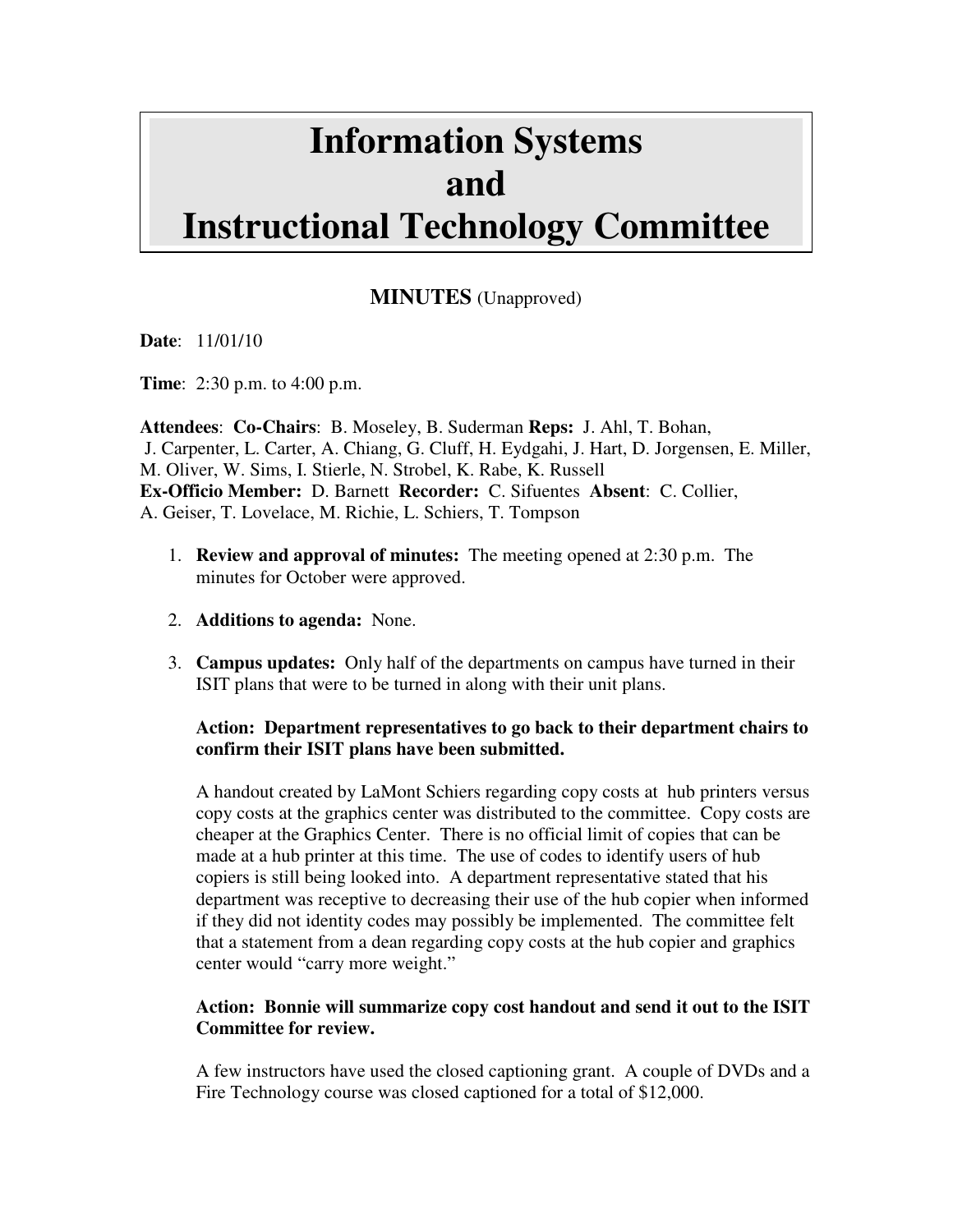It was pointed out that the wireless access job aide page on the BC website is out of date.

#### **Action: Dave will look into getting the wireless access job aide on the website updated.**

4. **District updates:** President Chamberlain sent out an e-mail about possible IT restructuring district-wide to increase efficiencies. The proposed structure was developed with input from the IT Directors/Managers from the three campuses, Eddie Alvarado, David Palinsky and Sean James. No outside consultant was used. The proposed structure has been before the Chancellor's Consultation Cabinet once and will be before it again next week. The proposal includes changing the KCCD Director of Information Technology (Palinsky) to an Assistant Director of Operations. There would also be a KCCD Assistant Director of Infrastructure (Alvarado). Both Assistant Directors would report to the Vice Chancellor of Operations Management (James). All three campuses will maintain the IT Director/Manager positions. The campus IT Director/Manager positions will report directly to their College Presidents. KCCD IT projects will not move forward without all three campus IT Director/Managers' approval. High level network functions will move to the district. High level internet administrator work may also move to the district. IT Director/Manager positions will report to the campus presidents so that no IT decisions will be influenced solely by instructional needs. The Vice Chancellor of Operations Management, Assistant Director of Operations and the Assistant Director of Infrastructure will each have input in the IT Director/Managers annual evaluations. Concern was expressed that the restructuring of IT came through to the campuses via the IT Managers Group and not via TLC where there is a shared governance structure. Committee members were reassured that the current proposed structure is not final and that input on it is being sought from them. Speculation is that the IT Director/Manager vacancies at Bakersfield College (BC) and Cerro Coso College (CC) precipitated the IT restructure. Concern was expressed about the ability of all three campuses IT Director/Managers being able to come to a consensus. The question was raised "Where are we if this plan doesn't work?" Back where we are now with some high level network functions and internet administrator work done at the District.

## **Action: Dave Barnett to summarize conversation about the IT restructure and to specifically note ISIT's concern about the lack of the TLC being involved in the process. Summary then to be sent to President Chamberlain.**

The helpdesk contracted out to Prisidium is expected to be implemented December  $15<sup>th</sup>$ .

5. **Luminis:** Load testing continued to take place this past month. 2600 to 3000 students is the target load to support. The Luminis system crashes when